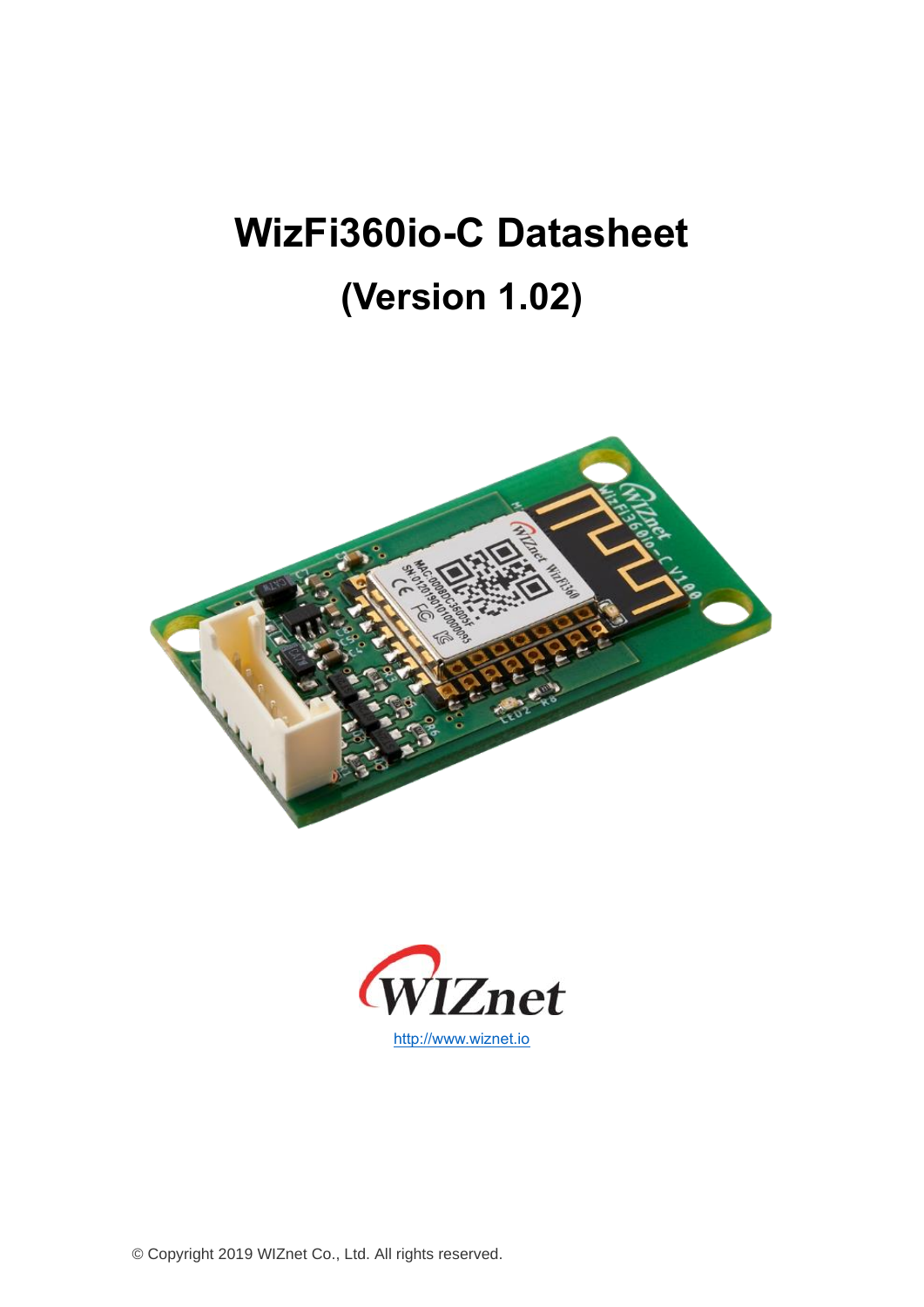

#### **Document Revision History**

| Date       | <b>Revision</b>                                           | <b>Changes</b>                                |  |
|------------|-----------------------------------------------------------|-----------------------------------------------|--|
| 2019-07-24 | 0.9                                                       | Temporary Release                             |  |
| 2019-08-23 | 1.0                                                       | Initial Release                               |  |
| 2019-09-20 | 1.01                                                      | Edited "Figure 1. WizFi360io-C Block diagram" |  |
|            |                                                           | Edited "Figure 3. WizFi360io-C Dimension"     |  |
| 2019-10-10 | 1.02 <sub>1</sub><br>Added "3. Electrical Specifications" |                                               |  |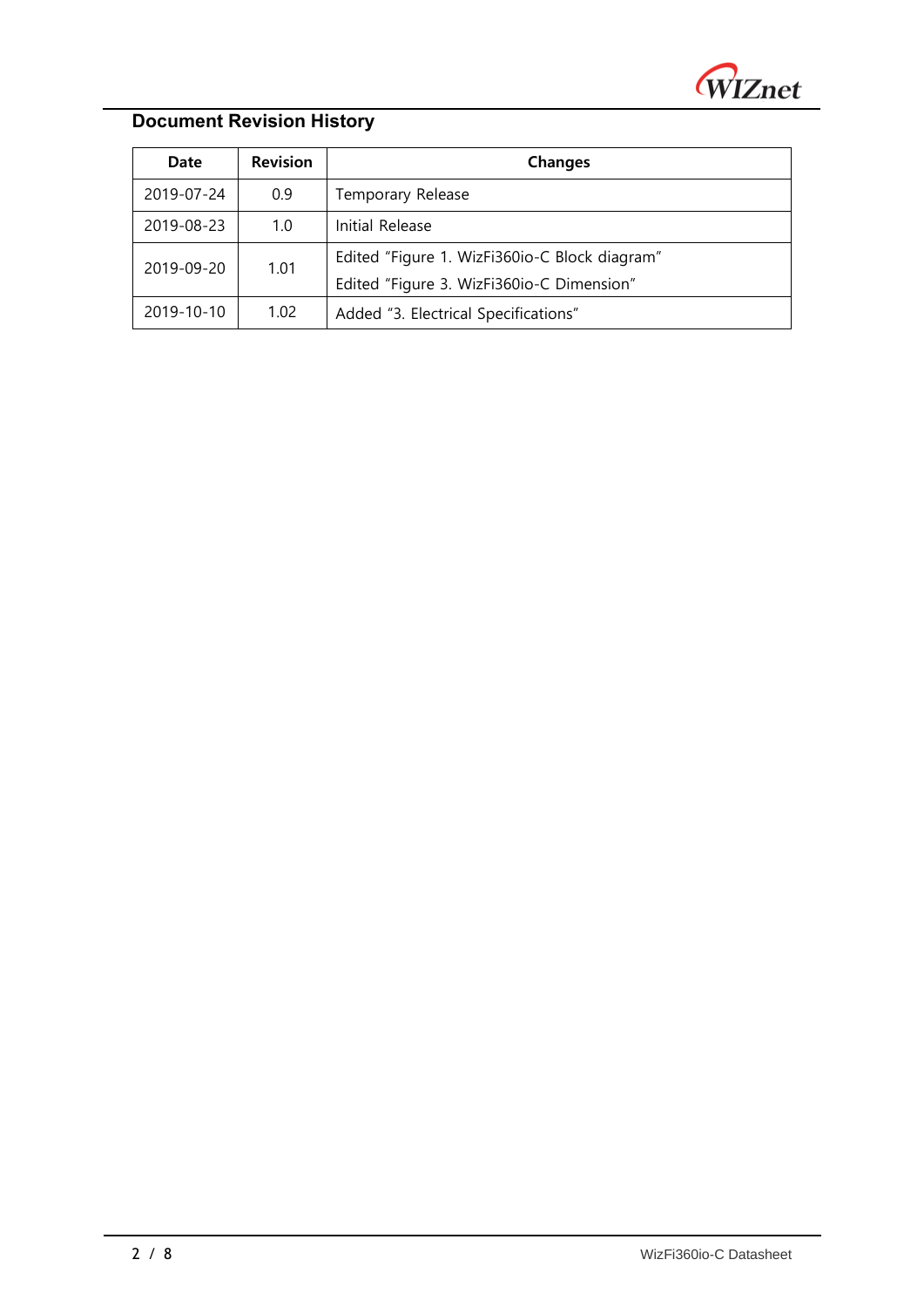

#### **Table of Contents**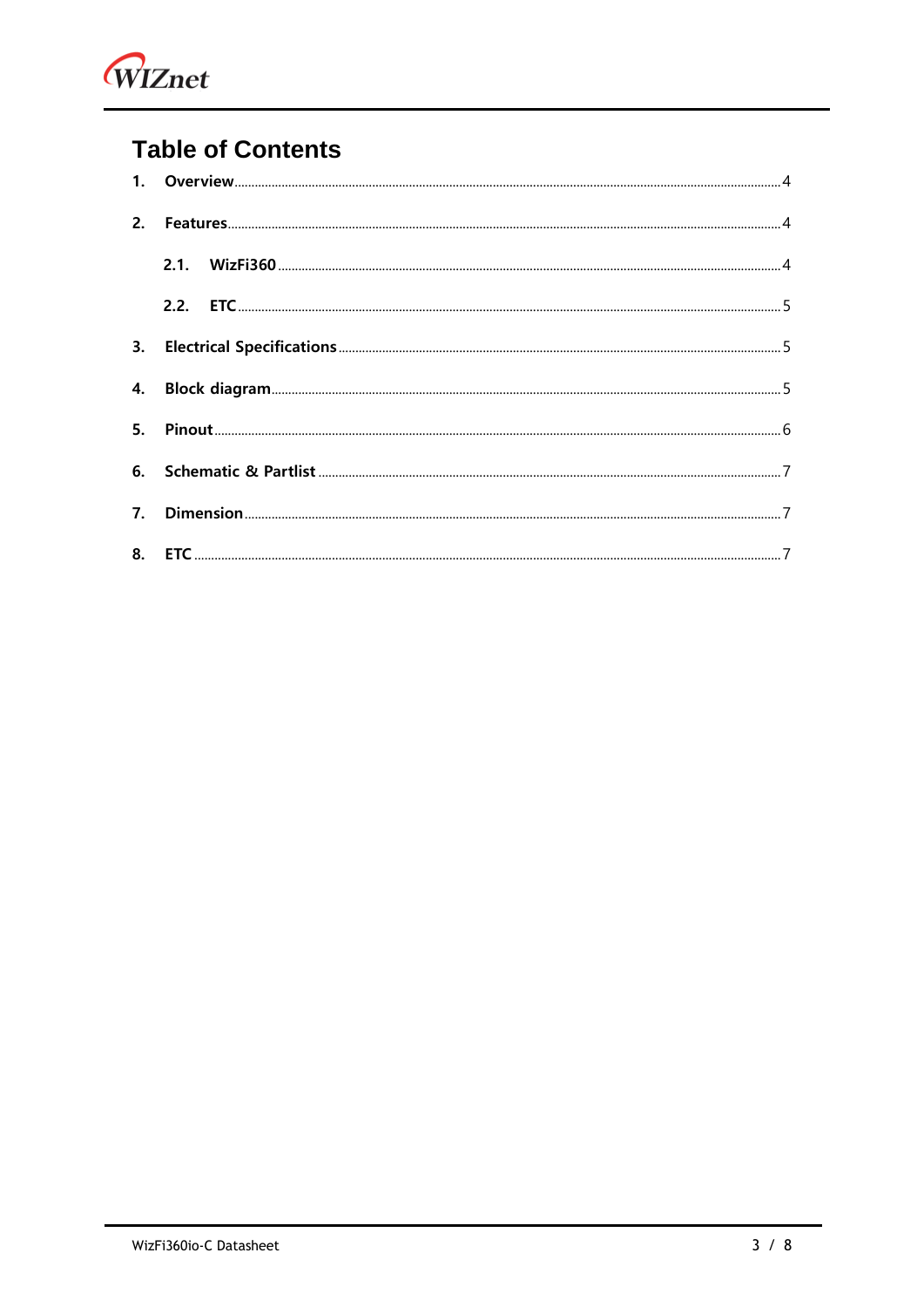

#### <span id="page-3-0"></span>**1. Overview**

This document describes WizFi360io-C. The operating voltage of the WizFi360io-C and t he UART voltage are 5V. WizFi360io-C can connect the UART interface to the connector. The part name of the connector mounted on WizFi360io-C is "SMW200-H06G". The cabl e connector that can be connected to "SMW200-H06G" is "SMH200-06".

WizFi360 is a low cost and low-power consumption industrial-grade WiFi module. It is c ompatible with IEEE802.11 b/g/n standard and supports SoftAP, Station and SoftAP+Stati on modes. The serial port baud rate can be up to 2Mbps, which can meet the require ment of various applications.

### <span id="page-3-1"></span>**2. Features**

#### <span id="page-3-2"></span>**2.1. WizFi360**

- ⚫ WiFi 2.4G, 802.11 b/g/n
- ⚫ Support Station / SoftAP / SoftAP+Station operation modes
- Support "Data pass-through" and "AT command data transfer" mode
- Support serial AT command configuration
- Support TCP Server / TCP Client / UDP operating mode
- $\bullet$  Support configuration of operating channel  $0 \sim 13$
- Support auto 20MHz / 40MHz bandwidth
- Support WPA\_PSK / WPA2\_PSK encryption
- Serial port baud rate up from 600bps to 2Mbps with 16 common values
- Support up to 5 TCP / UDP links
- ⚫ Obtaining IP address automatically from the DHCP server (Station mode)
- DHCP service for Wireless LAN clients (AP mode)
- Support DNS for communication with servers by domain name
- Support "Keep-Alive" to monitor TCP connection
- Support "Ping" for monitoring network status
- Built-in SNTP client for receiving the network time
- Support built-in unique MAC address and user configurable
- Support firmware upgrade by UART Download / OTA (via WLAN)
- Industrial grade (operating temperature range:  $-40$   $\degree$  C  $-85$   $\degree$  C)
- ⚫ CE, FCC, KC certification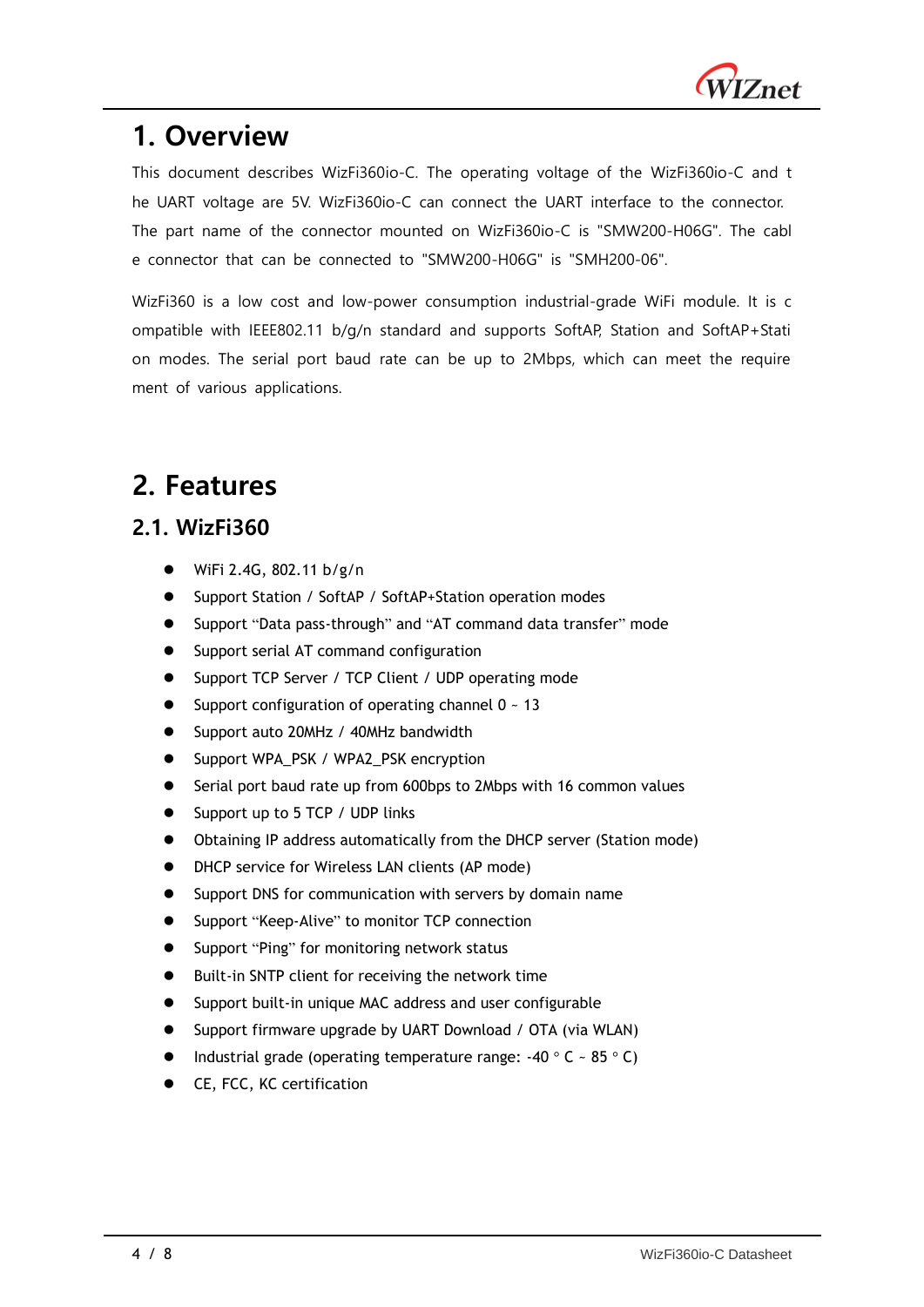

#### <span id="page-4-0"></span>**2.2. ETC**

- ⚫ 5V Operating Voltage
	- Built-in LDO
	- WizFi360 operates at 3.3V
- ⚫ 5V voltage level UART
	- Built-in Level Shifters
	- WizFi360 operates at 3.3V
- ⚫ SMW200-H06G Mounted
	- ◼ Cable side connector is **SMH200-06**

#### <span id="page-4-1"></span>**3. Electrical Specifications**

| <b>Parameters</b>                               | <b>Min</b> | <b>Typ</b> | <b>Max</b> | Unit |
|-------------------------------------------------|------------|------------|------------|------|
| <b>Operation Voltage</b>                        |            | 5          | 5.5        | V    |
| <b>UART Voltage</b>                             | 4.5        | 5          | 5.5        | V    |
| Send IEEE802.11b, CCK 11Mbps, POUT = +19 dBm    |            | 230        | 290        | mA   |
| Send IEEE802.11g, OFDM 54Mbps, POUT = +13.5 dBm |            | 210        |            | mA   |
| Send IEEE802.11n, OFDM MCS7, POUT = $+12$ dBm   |            | 210        |            | mA   |
| Receive IEEE802.11 b/g/n                        |            | 100        | 110        | mA   |
| <b>Standby Mode</b>                             |            | 135        |            | mA   |
| Modem Sleep Mode                                |            | 20         |            | mA   |
| Light Sleep Mode                                |            | 13         |            | mA   |

### <span id="page-4-2"></span>**4. Block diagram**



**Figure 1. WizFi360io-C Block diagram**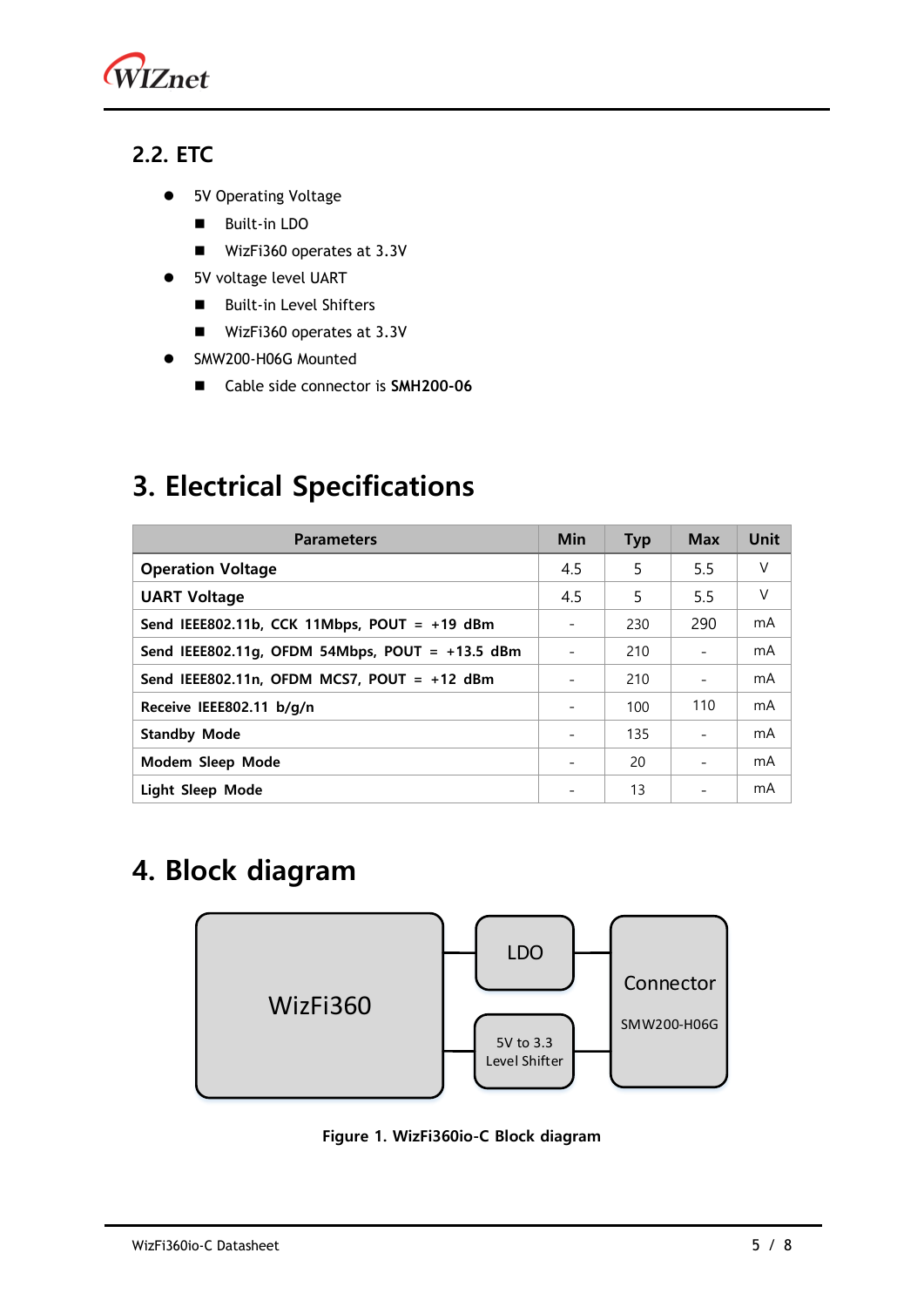

# <span id="page-5-0"></span>**5. Pinout**



**Figure 2. WizFi360io-C Pinout**

| <b>No</b>     | <b>Name</b> | Type | <b>Description</b>   |
|---------------|-------------|------|----------------------|
|               | 5V          | P    | Power supply (5V)    |
| $\mathfrak z$ | <b>GND</b>  | P    | Ground               |
| 3             | <b>RXD</b>  |      | <b>UART Receive</b>  |
| 4             | <b>TXD</b>  | O    | <b>UART Transmit</b> |
| 5             | <b>RST</b>  |      | Reset (Active Low)   |
| 6             | <b>GND</b>  | P    | Ground               |

#### **Table 1. WizFi360io-C Pin Description**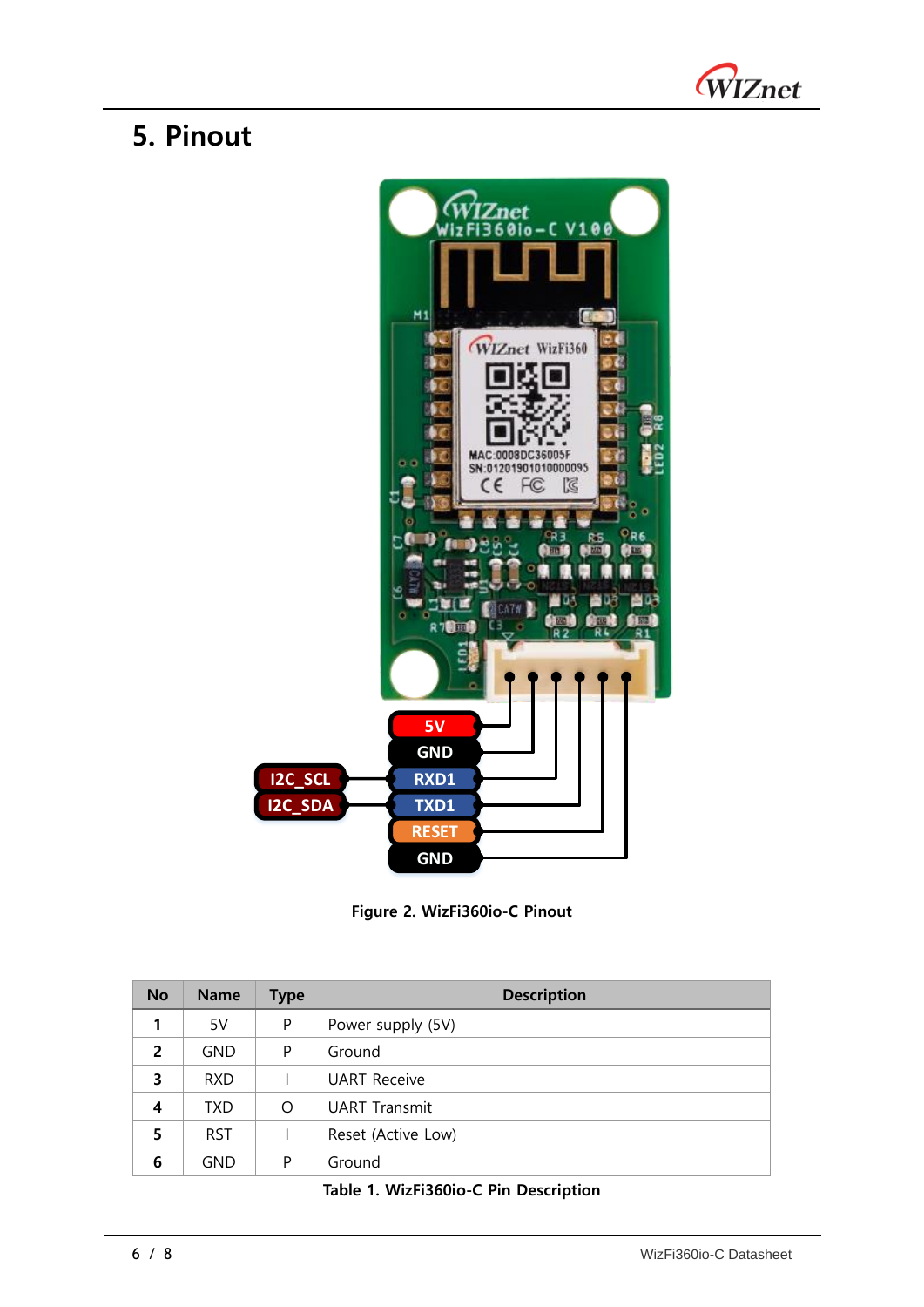

### <span id="page-6-0"></span>**6. Schematic & Partlist**

[https://github.com/Wiznet/Hardware-Files-of-WIZnet/tree/master/07\\_WizFi\\_Module/WizFi360io-C](https://github.com/Wiznet/Hardware-Files-of-WIZnet/tree/master/07_WizFi_Module/WizFi360io-C)

## <span id="page-6-1"></span>**7. Dimension**



**Figure 3. WizFi360io-C Dimension**

### <span id="page-6-2"></span>**8. ETC**